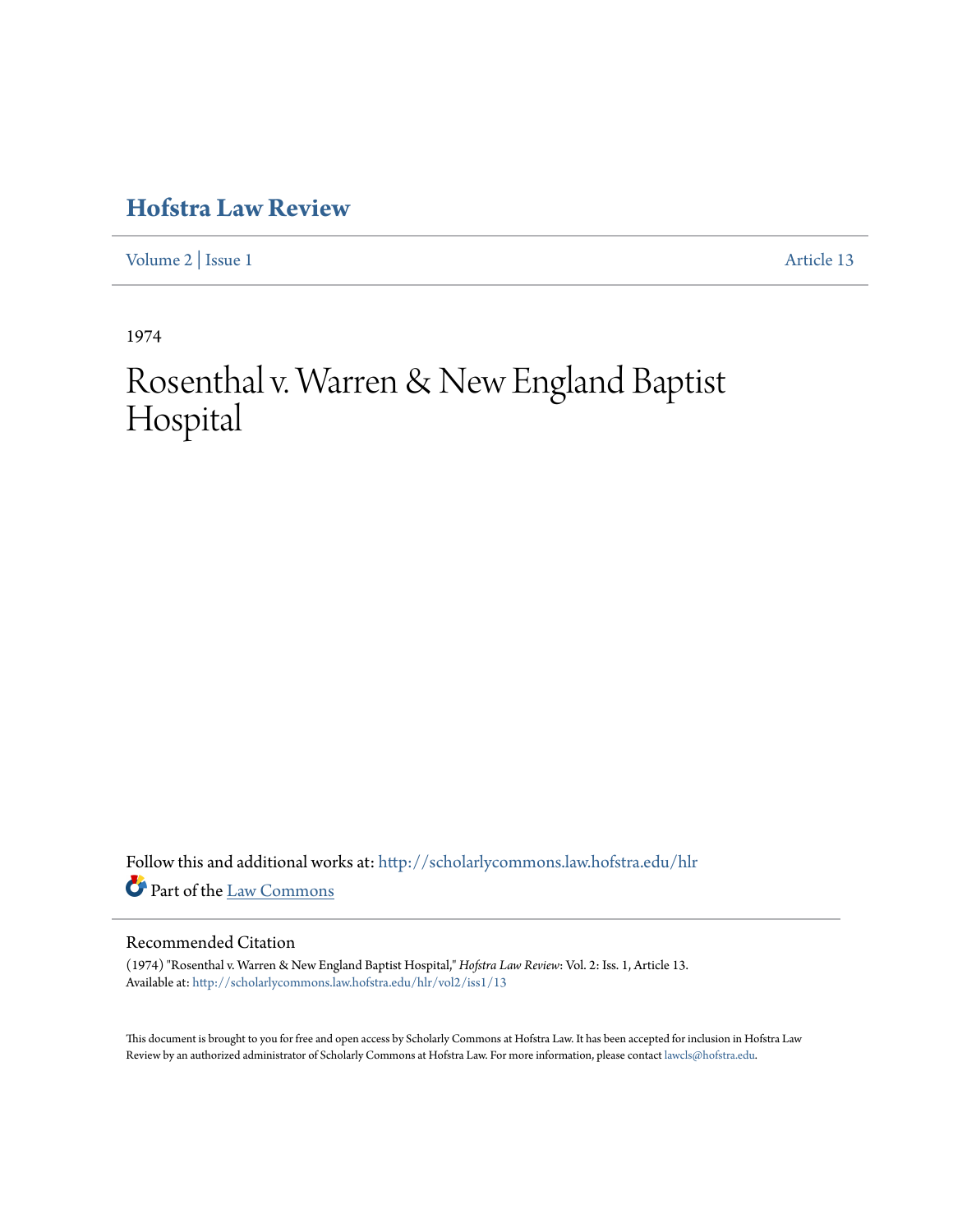## **RECENT DEVELOPMENTS**

## **ROSENTHAL V. WARREN & NEW ENGLAND BAPTIST HOSPITAL**

CONFLICT OF LAws-475 F.2d 438 (2d Cir. 1973), *cert. denied,* 413 US <sub>-6,</sub> 42 USLW 3197 (Oct. 9, 1973).

The federal diversity case of *Rosenthal v. Warren* afforded the United States Court of Appeals, Second Circuit, the opportunity to examine New York's choice-of-law rules.' In so doing, the Second Circuit failed to recognize the import of *Neumeier v. Keuhner,2* in which the New York Court of Appeals declared a change in its choice-of-law policy from an absolute "interest analysis" approach to one which in certain circumstances would cause courts to look automatically to the place of the alleged tort for the applicable law: The *Neumeier* holding may be read to limit this policy change to "situations involving guest statutes in conflict settings."<sup>3</sup> However, when this limitation is viewed in light of the development of New York's choice-of-law theory, one has to conclude that the limitation was not meant to exist and that the *Neumeier* decision should be given broad controlling effect.4

In *Rosenthal,* the plaintiff, the widow and Executrix of the Estate of Dr. Martin C. Rosenthal, instituted a wrongful death action against the defendants, the New England Baptist Hospital and Dr. Kenneth W. Warren, alleging that they were negligent with respect to their examination, diagnosis, treatments and care of Dr. Rosenthal. The doctor died following surgery performed at the defendant hospital in Boston, Massachusetts. At the time of Dr. Rosenthal's death, he, his wife, and their three minor children were residents and domiciliaries of New York.

<sup>1.</sup> In a diversity case, a federal court must look to the choice-of-law theory of the forum state. Klaxon v. Stenton Electric Manufacturing Co., 313 U.S. 487 (1941). At the time of *Klaxon,* most states followed the *lex loci delecti* rule. Under that rule, the substantive rights of the parties are governed by the law of the place where the wrong occurred. *See,* Gray v. Blight, 112 F.2d 696 (10th Cir. 1940). Thus, choice-of-law was not a serious problem. Today, however, with the fall of the *lex loci delecti* rule in many jurisdictions, *see, e.g.,* Babcock v. Jackson, 12 N.Y.2d 473, 191 N.E.2d 279, 240 N.Y.S. 2d 743 (1963), a serious problem results with the application of choice-of-law rules.

<sup>2.</sup> **31 N.Y.2d** 121, 286 **N.E.2d** 454, **335 N.Y.S.2d** 64 **(1972).**

**<sup>3.</sup>** *Id.* at **128, 286 N.E.2d** at 457, **335 N.Y.S.2d** at **70.**

<sup>4.</sup> Twerski, *Numeier v. Keuhner: Where are the Emperor's Clothes?*, 1 Horstra L. REv. 104, 121 **(1973).** *Contra,* Reese, *Chief Judge Fuld and Choice of Law,* **71 CoLtUm.** L. **REv.** 548, **562 (1971).**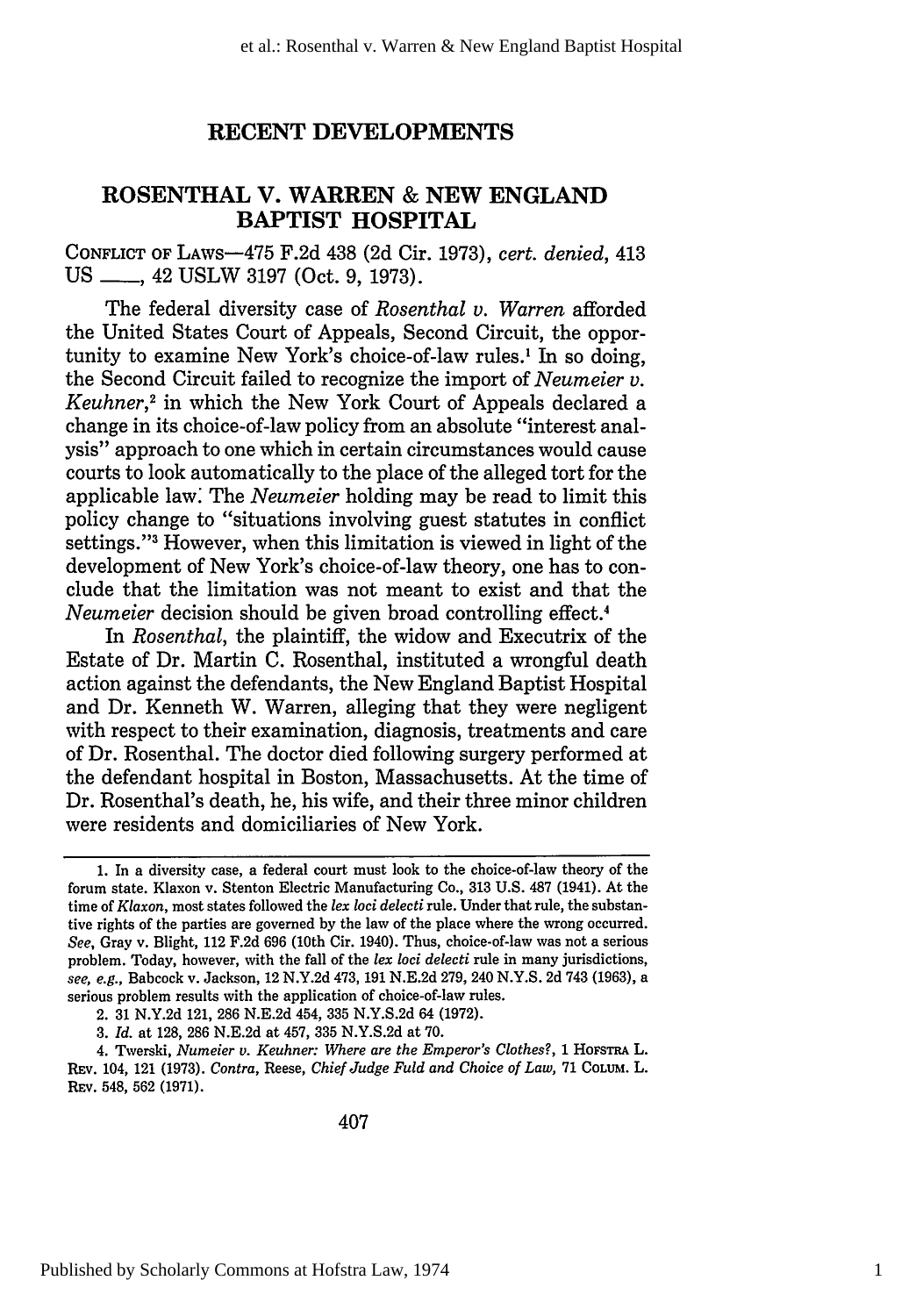## *Hofstra Law Review* [Vol. 2, 19741

The plaintiff's action against New England Baptist Hospital was commenced in the Supreme Court of New York, Westchester County, by the personal service of a summons upon an officer of the hospital.5 The plaintiff obtained *quasi in rem* jurisdiction over Dr. Warren to the extent of the defendant's insurance coverage by means of a *Seider* attachment.<sup>6</sup> The defendants removed the case to the United States District Court for the Southern District of New York on grounds of diversity of citizenship.7

The District Court, in determining whether New York or Massachusetts law should govern, held New York law applicable and granted the plaintiff's motion for partial summary judgment striking the defendant's affirmative defenses. These were based upon Massachusetts' \$50,000 limit on damages recoverable in death actions.8 An interlocutory appeal, pursuant to 28 U.S.C. §1292(b), was taken to the Court of Appeals, Second Circuit, by the defendants solely on the question of whether the courts of New York would apply a Massachusetts Wrongful Death Statute9 to the facts of this case. The Second Circuit affirmed the District Court's decision.<sup>10</sup>

Judge Oakes' majority opinion began by reviewing the development of New York's choice-of-law rules, and found that with *Kilberg v. Northeast Airlines, Inc."* in 1961 and *Babcock v.*

*A Seider* attachment is a quasi-in-rem procedure whereby a New York plaintiff may obtain jurisdiction over a non-resident defendant regardless of the situs of the tort by attaching the defendant's insurance company's obligation to defendant. *See* Seider v. Roth, 17 N.Y.2d 111, 216 N.E.2d 312, 269 N.Y.S.2d 99 (1966); Simpson v. Loehmann, 21 N.Y.2d 990, 238 N.E.2d 319, 290 N.Y.S.2d 914 (1968); Minichiello v. Rosenberg, 410 F.2d 106 (2d Cir.) *(en banc), cert. denied,* 396 U.S. 844 (1969). Thus, *Seider* attachments invariably involve choice-of-law questions. *See generally,* Carpenter, *New York's Expanding Empire in Tort Jurisdiction: Quo Vadis?,* 22 **HASTINS** L.J. 1173, 1179 (1971).

**7.** 28 **U.S.C.** § 1441(a).

408

**<sup>5.</sup>** The officer was served in New York City while soliciting funds for the Hospital. Rosenthal v. Warren, 475 F.2d 438, 440 **(2d** Cir. 1973); *Brief* for plaintiff, at 2.

<sup>6.</sup> The attached property was the obligation of the St. Paul Fire and Marine Insurance Company to defend and indemnify defendant Warren contained in a liability insurance policy issued to the Lahey Clinic Foundation and under which defendant was a covered insured.

**<sup>8.</sup>** Rosenthal v. Warren, 342 F.Supp. 246 (S.D.N.Y. 1972), *aff'd,* 475 F.2d 438 **(2d** Cir.), *cert. denied,* 413 U.S. **\_** 42 U.S.L.W. 3197 (Oct. 9, 1973).

<sup>9.</sup> Mass. Stat. 1965, ch. 683 § 1, *as amended* **MASS. GEN.** L. **ANNO.** ch. 229 § 2(Supp. 1973).

<sup>10. 475</sup> F.2d 438 (2d Cir. 1973), cert. denied, 413 U.S. \_\_\_, 42 U.S.L.W. 3197 (Oct. 9, 1973).

<sup>11. 9</sup> N.Y. 2d 34, 172 N.E.2d 526, 211 N.Y.S.2d 133 (1961). In *Kilberg,* plaintiff's decedent, a New York resident, purchased his ticket and boarded the defendant's aircraft in New York to fly to Nantucket, Massachusetts. The decedent was killed when the plane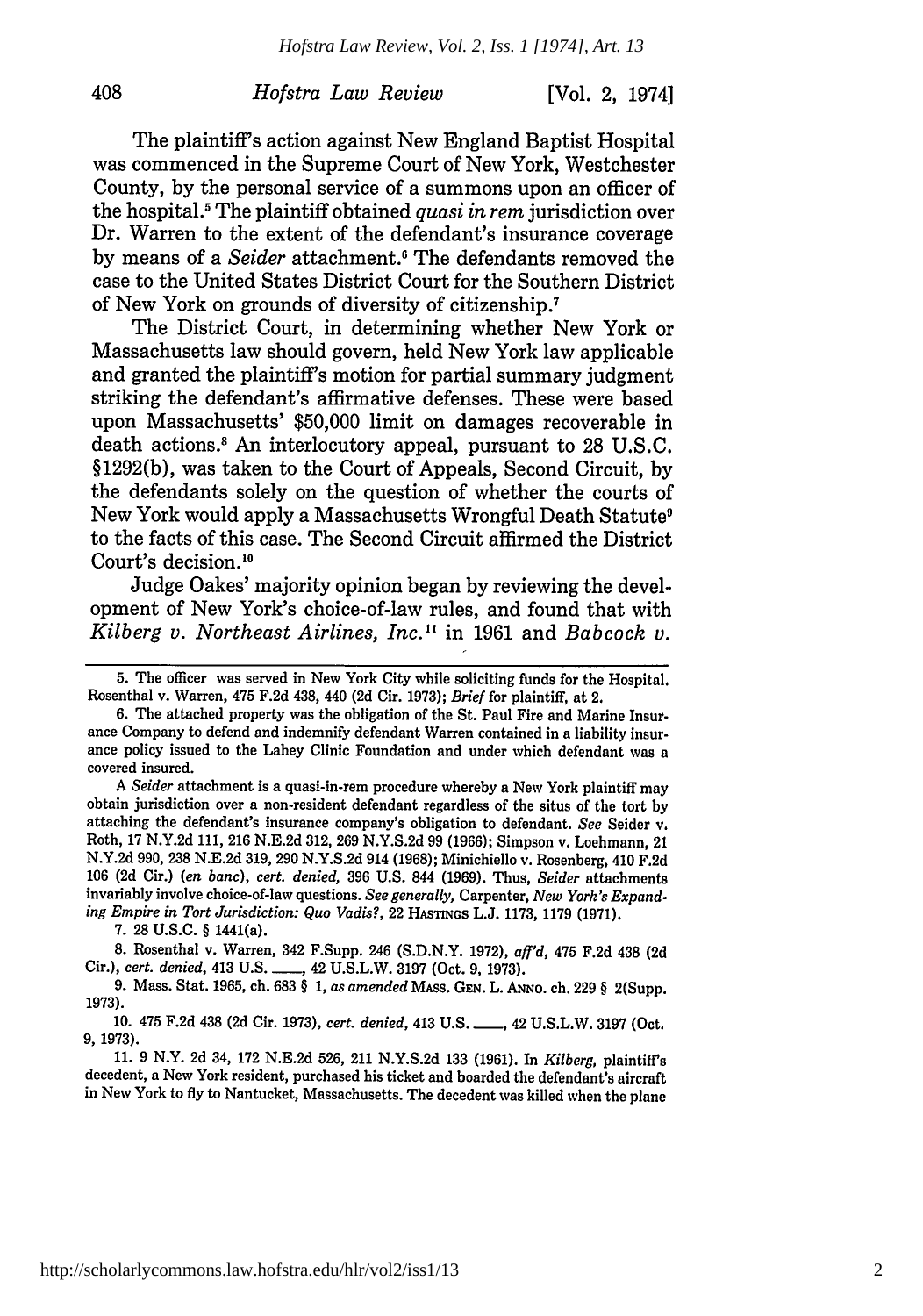#### et al.: Rosenthal v. Warren & New England Baptist Hospital *Recent Developments* 409

*Jackson'2* in 1963, the New York courts stopped using the traditional *lex loci delecti* rule and instead developed an interest analysis approach. Generally, this interest analysis approach has led to a refusal to apply the damage-limiting laws of other jurisdictions where one of the parties in an action is a New York domiciliary.<sup>13</sup> However, Judge Oakes did not consider the latest case, *Neumeier v. Keuhner",* to substantially change New York's choice-of-law policy. Thus, Judge Oakes found that the New York interest and public policy of not limiting damages in wrongful death actions as reflected in its state constitution.<sup>15</sup> predominates over any interest which Massachusetts may have in protecting its defendants. Additionally, he found that whatever expectations the defendants had that Massachusetts law would be applied were "legally irrelevant" since New York no longer followed "this contractual type of approach to multistate tort problems."<sup>16</sup>

12. 12 N.Y.2d 473, 191 N.E.2d 279, 240 N.Y.S.2d 743 (1963). *Babcock* dealt with a guest-host relationship where both the driver and passenger of an auto were New York domiciliaries. During a weekend pleasure trip in Canada, they had an accident while passing through the province of Ontario. The question for the New York court was whether the Ontario Guest Statute should apply. In holding that it should not, the court used an "interest analysis" approach to the conflict of laws problem, saying that "controlling effect. **.** .[should be given]. **. .to** the law of the jurisdiction which, because of its relationship or contact with the occurrence or the parties, has the greatest concern with the specific issue raised in the litigation." 12 N.Y.2d at 481, 191 N.E.2d at 283, 240 N.Y.S.2d at 749.

13. *See* Miller v. Miller, 22 N.Y.2d 12, 237 N.E.2d 877, 290 N.Y.S.2d 734 (1968) (4-3 decision); Tjepkema v. Kenney, 31 App.Div.2d 908, 298 N.Y.S.2d 175 (1st. Dept. 1969), *appeal dismissed,* 24 N.Y.2d 942, 250 N.E.2d 68, 302 N.Y.S.2d **580** (1969).

In *Miller,* the New York Court of Appeals held that Maine's limitation of \$20,000 in wrongful death cases should not be applied where a New York resident was killed in Maine while a passenger in an automobile registered in Maine, and operated by a Maine resident. The court repeated its *Kilberg* approach and again New York's public policy against wrongful death limitations was stressed. Additionally, the court found that New York's "governmental interest" was based on the fact that an arbitrary limit on damages for the death of a New York resident constituted a financial burden on his New York dependent beneficiaries, which might ultimately have to be **borne by** the State of New York. The court saw no countervailing Maine "interest" which could displace New York law, noting that Maine's statute "dealing as it does with the nature of the remedy. **. .is** obviously not the kind of statute which regulates conduct." 22 N.Y.2d at 19, 237 N.E.2d at 881, 290 N.Y.S.2d at 740.

14. 31 N.Y.2d 121, 286 N.E.2d 454, 335 N.Y.S.2d 64 (1972).

15. N.Y. CONST. art. 1, § 16. (McKinney 1969).

16. 475 F.2d at 444.

crashed in Nantucket. The New York Court of Appeals refused to apply the Massachusetts limitations on wrongful death damages. The Court expressed a paternalistic attitude toward its own citizens by saying "[In air travel]. **.** .The place of injury becomes entirely fortuitous. Our courts should if possible provide protection for our own State's people against unfair and anachronistic treatment of the lawsuits which result from these disasters." 9 N.Y.2d at 39, 172 N.E.2d at 527, 211 N.Y.S.2d at 135.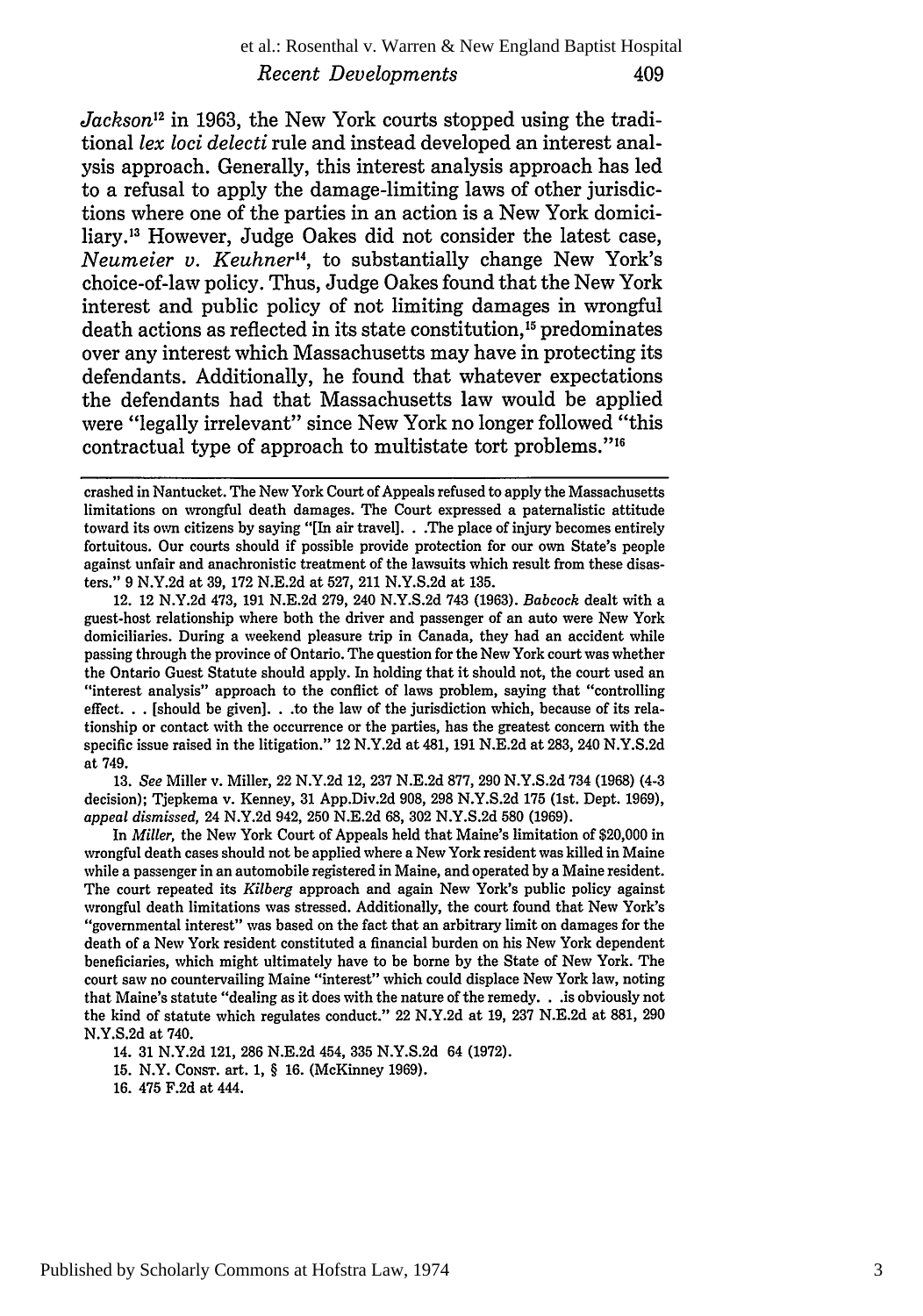[Vol. 2, 1974]

Judge Lumbard, dissenting, characterized the majority opinion as an application of a per se rule rather than of an interest analysis approach.<sup>17</sup> The dissent urged that an interest analysis approach would clearly have led to the application of Massachusetts law, since the decedent deliberately chose to go to the defendant Massachusetts Hospital for surgery performed **by** a doctor who did not practice outside of Massachusetts. Judge Lumbard stressed that the tort in *Rosenthal* was purely local, and thus, despite Dr. Rosenthal's New York domicile, Massachusetts interests should prevail. Surprisingly, the dissent did not rely on *Neumier* for support.

## *Skipping a Few Lines from the Fact Pattern*

The importance of *Neumeier* cannot be overemphasized. *Neumier* was the product of New York's experience in the conflict-of-laws area and it reflects a sharp change in New York's choice-of-law policy from a pure "interest analysis" approach to a combination of "interest analysis" and "terratorialism."<sup>18</sup>

In *Neumejer,* the plaintiffs intestate, an Ontario resident, was killed in that province while a guest in a car driven **by** the defendant, a New Yorker. The Special Term court denied the plaintiff's motion to strike an affirmative defense<sup>19</sup> predicated upon Ontario's guest statute.<sup>20</sup> The Appellate Division, Fourth Department, reversed<sup>21</sup> on the authority of *Tooker v. Lopez*.<sup>22</sup> Or

20. Highway Traffic Act of Province of Ontario, **ONT.** REv. **STAT.,** ch. **172,** § **105(2) (1960),** *as amended,* Stat. of **1966,** ch. 64, § 20(2).

21. **37 App.** Div.2d **70, 322 N.Y.S.2d 867** (4th Dept. **1971),** *rev'd,* **31 N.Y.S.2d** 121, **286 N.E.2d** 454, **335 N.Y.S.2d** 64 **(1972).**

22. 24 **N.Y.S.2d 569,** 249 **N.E.2d** 394, **301 N.Y.S.2d 519 (1969).**

**<sup>17.</sup>** *Id.* A per se rule would require the application of New York law whenever the plaintiff was a New York resident. Such a rule raises serious constitutional questions. **See** *generally,* Carpenter, *New York's Expanding Empire in Tort Jurisdiction: Quo Vadis?* 22 **HASTINGs L.J. 1173, 1179 (1971).**

**<sup>18.</sup>** *See generally, Symposium, Neumeier* **v.** *Keuhner: A Conflicts Conflict, 1* **HOFSTRA** L. REv. **93 (1973).**

**<sup>19. 63</sup>** Misc.2d **766, 313 N.Y.S.2d** 468 (Sup. Ct. Erie Co. **1970)** *rev'd* **37 App.** Div. **2d 70, 322 N.Y.S.2d 867** (4th Dept. **1971)** *rev'd* **31 N.Y.2d** 121, **286 N.E.2d** 454, **335 N.Y.S.2d** 64 **(1972).**

In *Tooker* the question was whether a Michigan Guest Statute should apply to a wrongful death action involving two New York domiciliaries, Michigan State University co-eds, where the guest-host relationship arose in Michigan and where the automobile trip and the fatal crash occurred entirely in Michigan. In a **4-3** decision, the New York Court of Appeals concluded that the Michigan statute did not govern. However, the real significance of *Tooker* lies in its implied rejection of the notion that in a death action New York would always apply the New York death statute, which further implies a fear of any per se rule (dictum). This significance became apparent in *Neumeier.*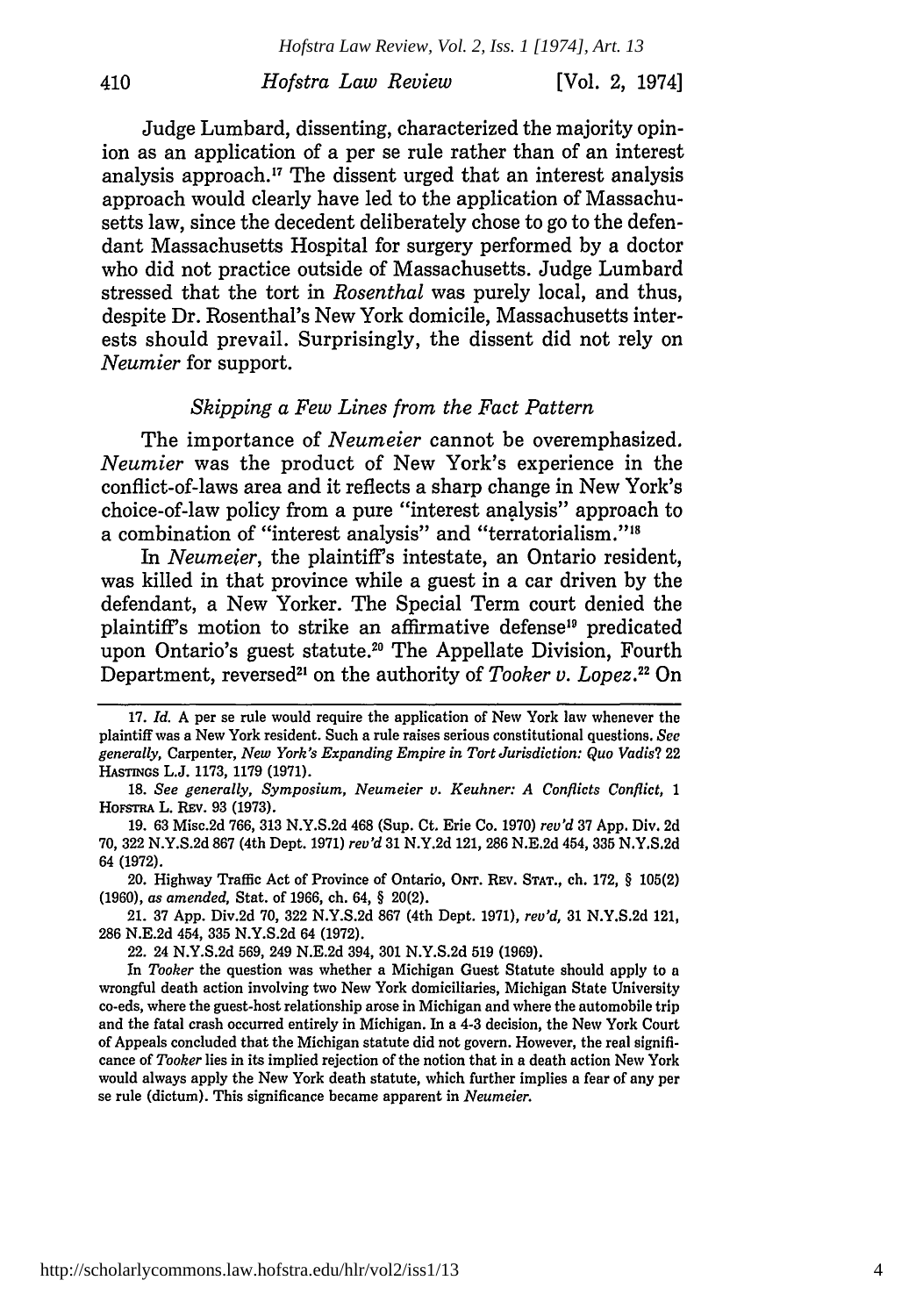### *Recent Developments*

411

appeal by permission to the New York Court of Appeals, the Appellate Division's decision was reversed and the Special Term's Order was reinstated.<sup>23</sup> The Court of Appeals, in the words of Chief Judge Fuld, stressed that:24

**...** the Appellate Division misread our decision in the *Tooker* case . . . [I]n *Tooker,* the guest-passenger and the host-driver were both domiciled in New York, and our decision-that New York law was controlling-was based upon, and limited to, that fact situation.

 $* * *$ 

What significantly and effectively differentiates the present case is the fact that, although the host was a domiciliary of New York, the guest, for whose death recovery is sought, was domiciled in Ontario **. .** . It is clear that, although New York has a deep interest in a foreign state, against unfair or anachronistic statutes of that state, it has no legitimate interest in ignoring the public policy of a foreign jurisdiction-such as Ontario-and in protecting the plaintiff guest domiciled and injured there from legislation obviously addressed, at the very least, to a resident riding in a vehicle traveling within its borders.

Chief Judge Fuld then examined the consequences of earlier decisions stating that "our decisions in multi-state highway accident cases, particularly in those involving guest-host controversies, have . . . lacked consistency."25 While acknowledging the soundness of the court's abandonment of the *lex loci* doctrine, the noted jurist argued that "[tihere is, however, no reason why choice-of-law rules, more narrow than those previously devised, should not be successfully developed, in order to assure a greater degree of predictability and uniformity."<sup>26</sup> He then quoted portions of his concurring opinion in *Tooker* which expressed the view that *Babcock,* and the decisions based on it, had given the court insight into the policies which should govern this area of the law. Therefore, he concluded, the court "may proceed to the next stage in the evolution of the law-the formulation of a few rules of general applicability, promising a fair level of predictability."27

<sup>23. 31</sup> N.Y.2d 121, 286 N.E.2d 454, 335 N.Y.S.2d 64 (1972).

<sup>24.</sup> *Id.* at 125-126, 286 N.E.2d at 455-456, 335 N.Y.S.2d at 67-68.

<sup>25.</sup> *Id.* at 127, 286 N.E.2d at 457, 335 N.Y.S.2d at 69.

<sup>26.</sup> *Id.;* for a discussion of the lack of consistency, the need for predictability, and the desirability of rules of general applicability, *see* Rosenberg, *"Comments on Reich v. Purcell, 15 U.C.L.A. L. REv. 641 (1968).* 

<sup>27.</sup> *Id.*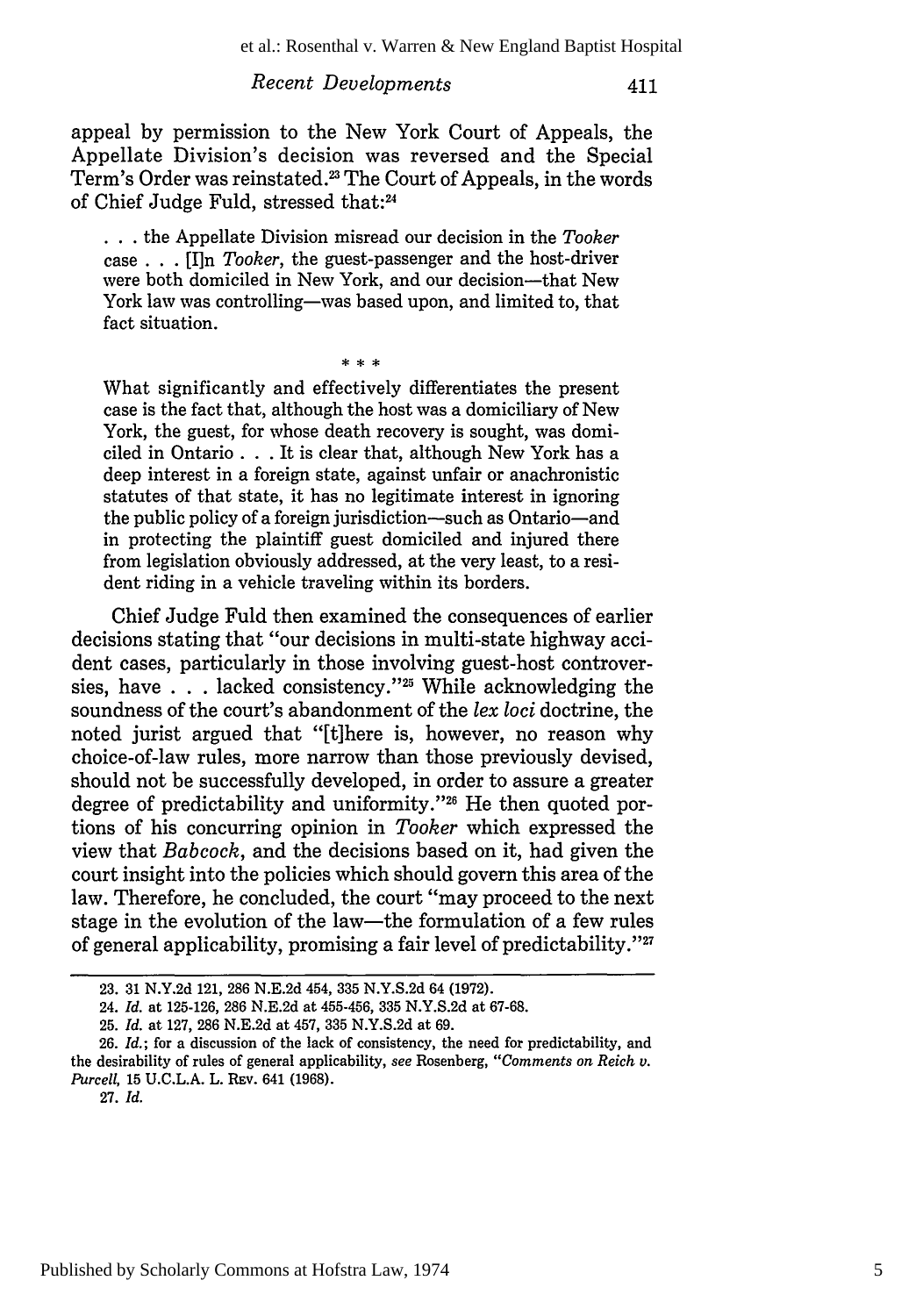412

[Vol. 2, 1974]

Before listing the rules, however, Judge Fuld noted that "although **. .,.** no rule may be formulated to guarantee a satisfactory result in every case," the principles announced by the court would be "sound for situations involving guest statutes in conflict settings."<sup>28</sup> The following rules were adopted by the *Neumeier* court:<sup>29</sup>

**1.** When the guest-passenger and the host-driver are domiciled in the same state, and the car is there registered, the law of that state should control and determine the standard of care which the host owes to his guest.

2. When the driver's conduct occurred in the state of his domicile and that state does not cast him in liability for that conduct, he should not be held liable by reason of the fact that liability would be imposed upon him under the tort law of the state of the victim's domicile. Conversely, when the guest was injured in the state of his own domicile and its law permits recovery, the driver who has come into that state should not-in the absence of special circumstances-be permitted to interpose the law of his state as a defense.

3. In other situations, when the passenger and the driver are domiciled in different states, the rule is necessarily less categorical. Normally, the applicable rule of decision will be that of the state where the accident occurred but not if it can be shown that displacing that normally applicable rule will advance the relevant substantive law purposes without impairing the smooth working of the multi-state system or producing great uncertainty for litigants.

The *Neumeier* rules pose a problem of interpretation in two areas. First, should they be limited in application to guest-host disputes and secondly should they be limited to questions of liability? It can be argued that a broad application was intended by the *Neumeier* court in spite of the lack of clarity in its language and that the rules are thus appropriate in settings such as *Rosenthal.*

In *Rosenthal,* the tort occurred in Massachusetts because the hospital was located and the surgery performed in that state. It

<sup>28.</sup> *Id.*

<sup>29.</sup> *Id.* at 128, 286 N.E.2d at 457-458, 335 N.Y.S.2d at 70. Surprisingly, the Second Circuit relied upon these "rules" [hereinafter referred to as the "Neumeier rules"] a year earlier in Pryor v. Swarner, 445 F.2d 1272 (2d. Cir. 1971). *Pryor* was not cited in either the majority or dissenting opinion in Rosenthal v. Warren. *See generally, Pryor* **v.** *Swarner: Guest Statute Interests Analysis, and Confusion in the Conflict of Laws,* 1972 **UTAH** L. Rev. 312. *Cf.* Chila v. Owens, 348 F. Supp. 1207 (S.D.N.Y. 1972).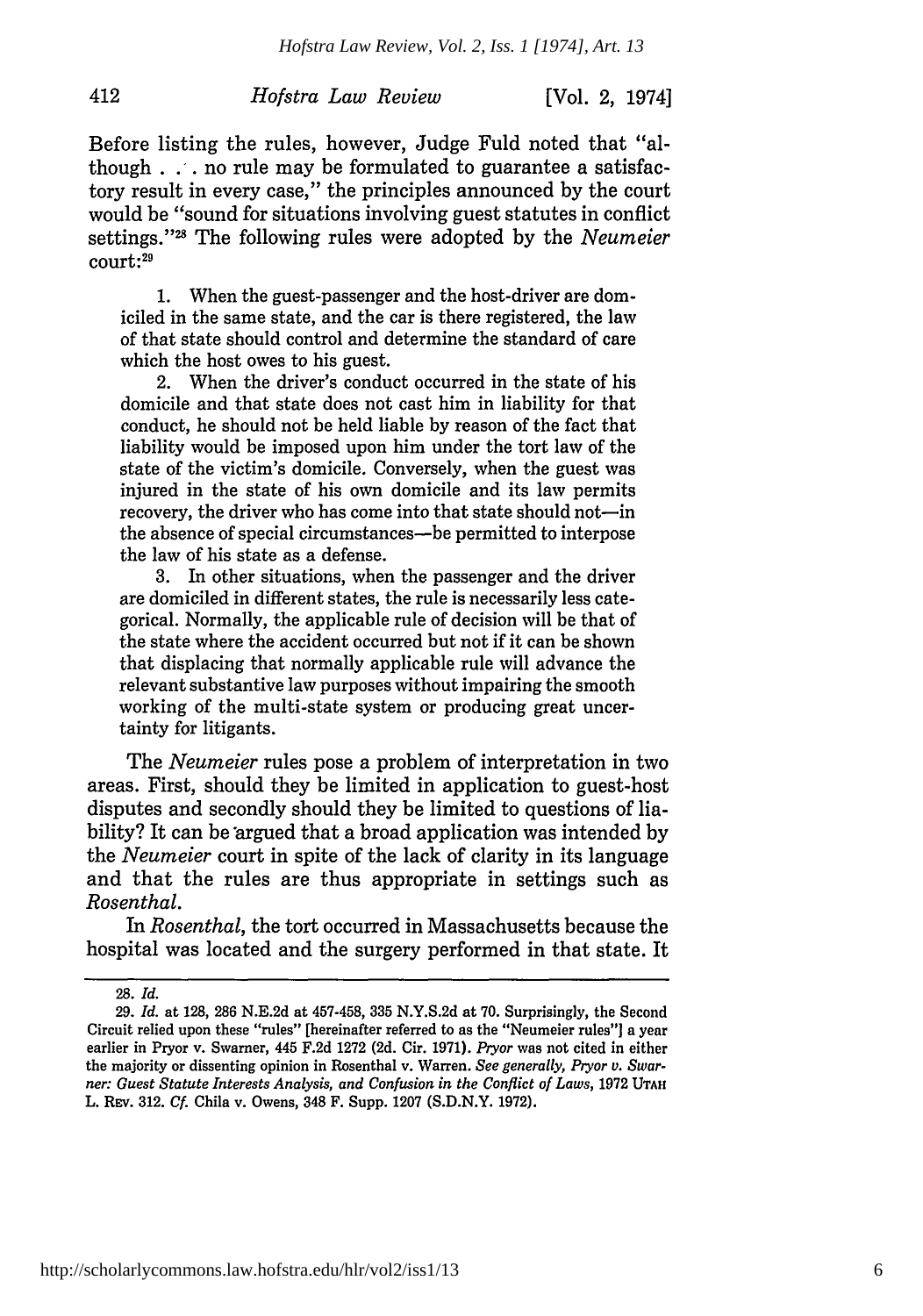413

## *Recent Developments*

was Dr. Rosenthal's decision to seek medical attention in Massachusetts which brought about the involvement of the defendants in this case. There was nothing fortuitous in the situs of the wrong, in contrast to cases involving plane crashes and automobile accidents, which the *Babcock* court regarded as transitory torts. 0 When *Neumeier* rule II is applied to transitory torts, it becomes clear that a per se rule based solely on a plaintiff's New York residence should no longer be followed, as rule II dictates the application of the law of the defendant's domicile when the situs of the wrong was the defendant's home state. If a per se rule is, therefore, inappropriate in cases involving transitory torts,  $a$ *fortiori,* it is inapplicable in a case such as *Rosenthal* where the situs of the wrong was not at all fortuitous.

One might be troubled, however, by the application of the *Neumeier* rules to the *Rosenthal* case for the following reason. The *Neumeier* rules, which admittedly deal with questions of liability, might not be appropriate for questions involving limitations on recovery as is the case in *Rosenthal.* The authors submit, however, that limitations on damage awards in wrongful death actions are determinative of the extent to which a state casts liability on a defendant.

For example, State *A* imposes a \$100,000 limit on wrongful death recoveries. In a wrongful death action between two domiciliaries of State *A,* and thus in the absence of any choice-of-law problems, assuming that the plaintiff could prove actual damages in excess of \$100,000 the plaintiff could not recover such excess since State *A* does not cast the defendant in liability beyond the damage limitation. Taking this argument one step further by adding a choice-of-law factor-a New York plaintiff suing a State *A* defendant in a New York court on a cause of action for wrongful death which arose in State A-should not *Neumier* rule II apply? State *A* does not cast the defendant in liability in excess of the damage limitation. If the wrongful death action is treated as a medical malpractice suit we then have the fact pattern of *Rosenthal v. Warren.*

In light of the foregoing arguments, it would have been appropriate for the Second Circuit, in deciding *Rosenthal,* to apply *Neumeier* rule II in the following manner:

When the [defendants'] conduct occurred in the state of his domicile and that state [Massachusetts] does not cast him in

<sup>30. 12</sup> N.Y.2d 473, 480, 191 N.E.2d 279, 282, 240 N.Y.S.2d 743, 748 (1963).